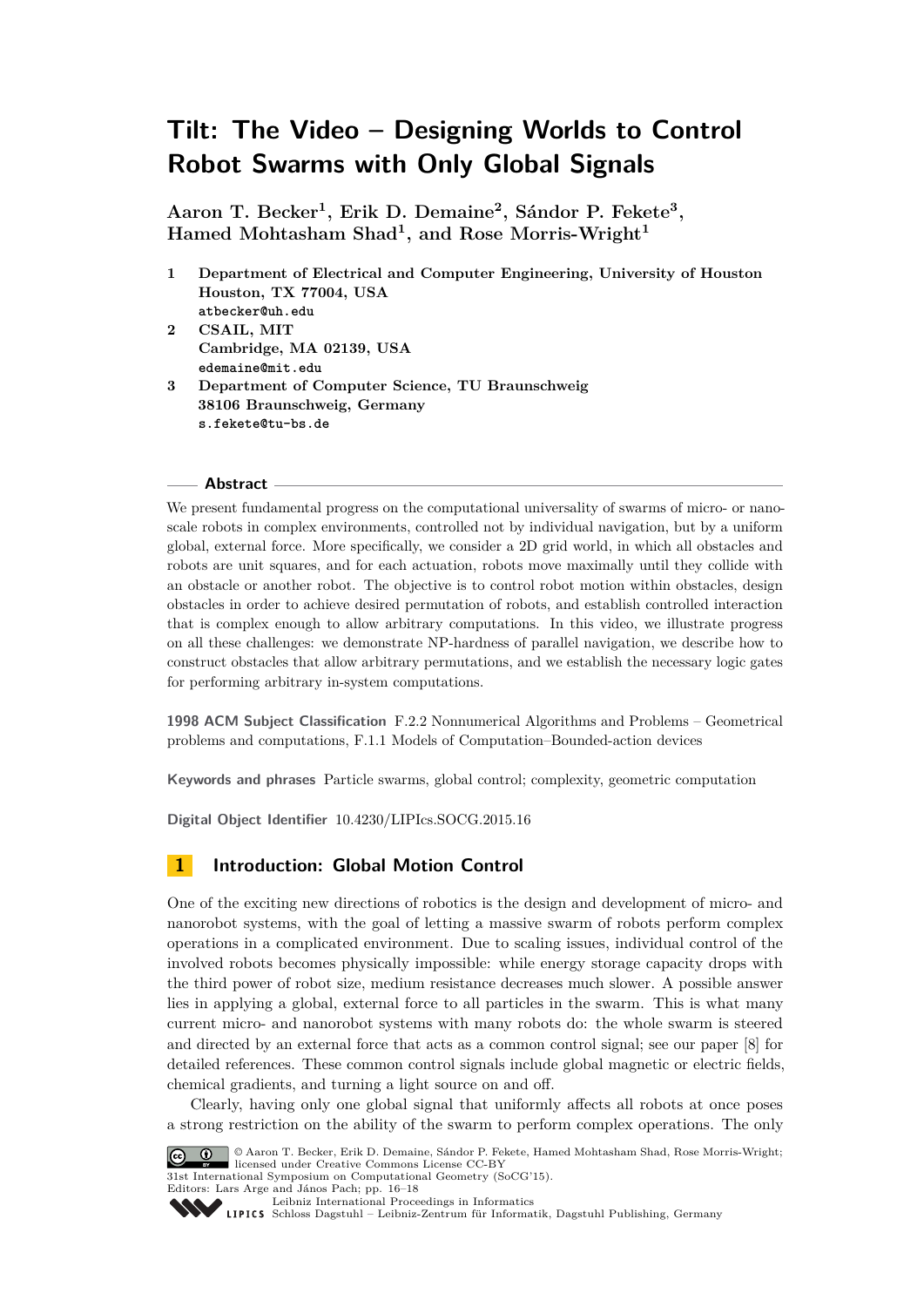

**Figure 1** Gravity-fed hardware implementation of particle computation. The reconfigurable prototype is set up as a FAN-OUT gate using a  $2\times1$  robot (white).

hope for breaking symmetry is to use interactions between the robot swarm and obstacles in the environment. The key challenge is to establish if interactions with obstacles are sufficient to perform complex operations, ideally by analyzing the complexity of possible logical operations.

This resembles the logic puzzle Tilt [\[9\]](#page-2-2), and dexterity ball-in-a-maze puzzles such as Pigs in Clover and Labyrinth, which involve tilting a board to cause all mobile pieces to roll or slide in a desired direction. Problems of this type are also similar to sliding-block puzzles with fixed obstacles [\[3,](#page-2-3) [5,](#page-2-4) [6,](#page-2-5) [7\]](#page-2-6), except that all particles receive the same control inputs, as in the Tilt puzzle. Another connection is Randolph's Ricochet Robots [\[4\]](#page-2-7), a game that allows individual and independent control of the involved particles.

# **2 The Problems**

We consider a two-dimensional grid world, with some cells occupied and others free. Initially, the planar square grid is filled with some unit-square particles (each occupying a cell of the grid) and some fixed unit-square blocks. All particles are commanded in unison: a valid command is "Go Up" (*u*),"Go Right" (*r*),"Go Down" (*d*), or "Go Left" (*l*). All particles move in the commanded direction until they hit an obstacle or another particle. A representative command sequence is  $\langle u, r, d, l, d, r, u, \ldots \rangle$ . We call these global commands *force-field moves*. We assume we can bound the minimum particle speed and can guarantee all particles have moved to their maximum extent.

Three of the most basic problems are as follows.

- **1.** *Given a map of an environment, along with initial and goal positions for each particle, does there exist a sequence of inputs that will bring each particle to its goal position?*
- **2.** *Given an initial matrix arrangement of particles, how can we design a set of obstacles, such that any permutation can be realized with a relatively simple sequence of moves?*
- **3.** *Can we establish sets of obstacles, particles, and moves, such that the resulting motion can be used for carrying out arbitrary computation strictly within the system, i.e., without an intelligent observer?*